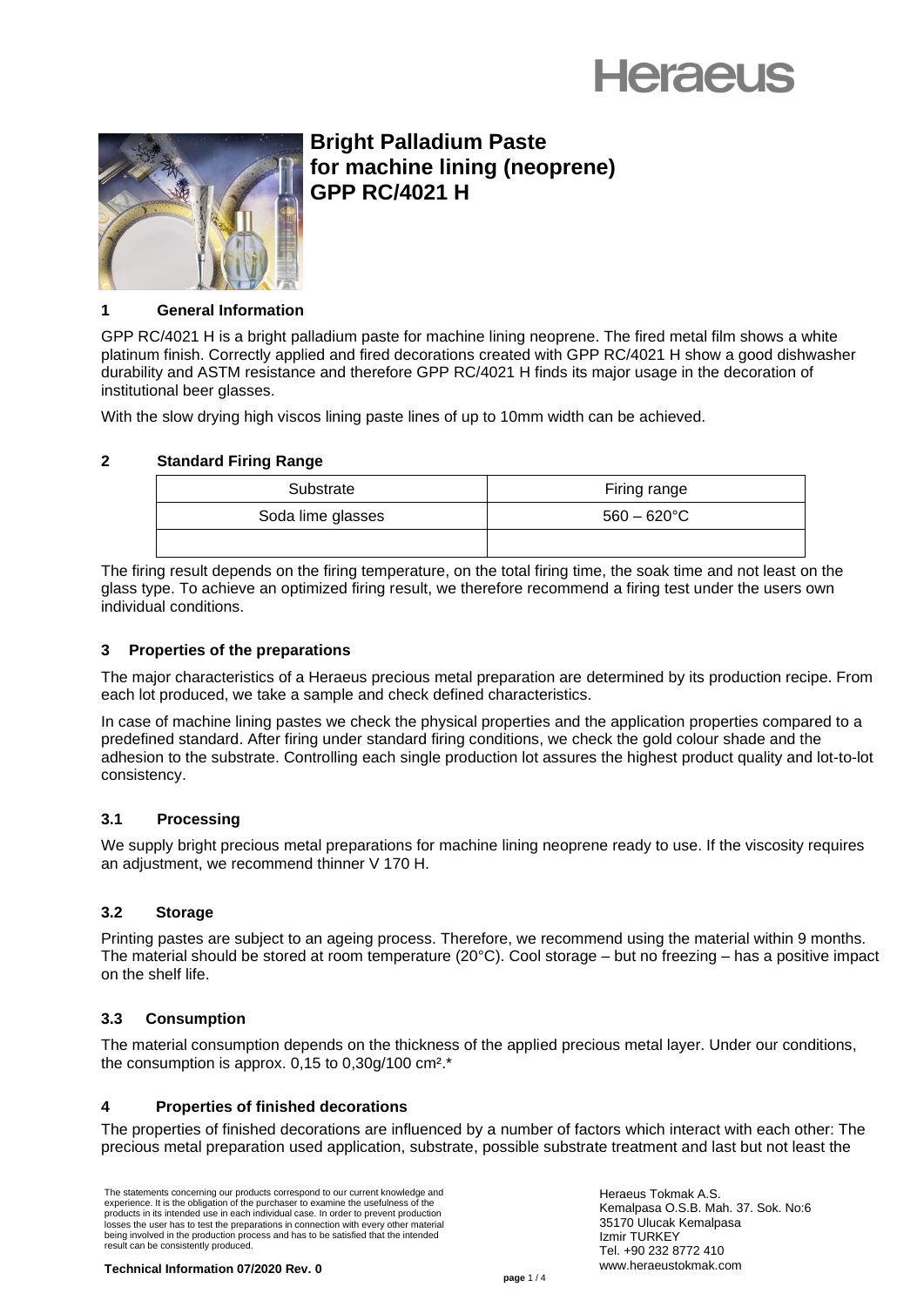firing conditions. We processed GPP RC/4021 H under defined, standard test conditions and run certain tests of the achieved precious metal decoration.

## **4.1 Dishwashing durability**

All information about dishwasher durability of precious metal decorations must be considered as approximations, because the test results depend on the type of dishwasher, rising programme, dishwashing detergent, water quality, the firing condition and so on. Heraeus tests the dishwasher durability of glass decoration in a Winterhalter Gastronom GS 29 with an automatic proportion of the detergent and the clear rinse, under defined test conditions (see our technical information sheet "behaviour of precious metal decoration in the dishwasher")

Precious metal decoration on glass will not achieve the resistance as a similar decoration on porcelain. If a decor withstands 200 wash cycles we describe it as dishwasher durable.

Test decorations with GPP RC/4021 H proofed to be dishwasher durable on most of the test glasses.

#### **4.2 ASTM test result**

Test decorations with GPP RC/4021 H showed a good ASTM resistance in our tests.

#### **4.3 Abrasion resistance**

In tests decorations created with GPP RC/4021 H showed a reasonable abrasion resistance.

#### **4.4 Oxidation resistance**

GPP RC/4021 H contains a small amount of silver. Under unfavourable storage conditions silver containing precious metal decorations can tarnish in the course of time. Especially the contact to cardboard boxes, high humidity and high temperature support the reaction of silver to silver sulphide.

#### **5. Application recommendations**

#### **5.1 Preparation of the substrate to be decorated**

Make sure that the surface of the object to be decorated is clean and dry. Dust, fingerprints and water condensation can affect the decoration while firing.

Take care that the objects to be decorated are not taken from a cold store into a warm shop. A fine condensation film may occur, which is not visible to the naked eye. This results in firing disturbance (pinholes) in the fired precious metal decoration. Allow enough time so that the items to be decorated can adjust to the decoration room temperature.

#### **5.2 Application preparation**

Please fill only 3/4 of the reservoir of the lining machine with the lining material. During the lining process part of the solvents will evaporate. Therefore please fill from time to time some fresh material into the tank.

Before you start regular production, take some time to determine the optimal application conditions:

Roller hardness

For wider lines softer neoprene rolls are recommended, for thinner lines harder neoprene rolls show best results. As orientation point recommend the following neoprene rolls: Thin lines: Approx. 50 shore. Wides lines: Approx. 40 shore.

- Fixing the angle of incidence of the roller The choice of the optimal angle is of great importance for good coverage of the applied material. Especially for wide lines and for the decoration of very arched areas or of hollows. Investigation of the optimal angle is essential.
- **Rotations**

The number of necessary rotations is influenced by the lining machine used (two or one rollers). Mostly 2 to 4 rotations are enough for a sufficiently strong and homogenous precious metal layer.

The statements concerning our products correspond to our current knowledge and experience. It is the obligation of the purchaser to examine the usefulness of the products in its intended use in each individual case. In order to prevent production losses the user has to test the preparations in connection with every other material being involved in the production process and has to be satisfied that the intended result can be consistently produced.

Heraeus Tokmak A.S. Kemalpasa O.S.B. Mah. 37. Sok. No:6 35170 Ulucak Kemalpasa Izmir TURKEY Tel. +90 232 8772 410 www.heraeustokmak.com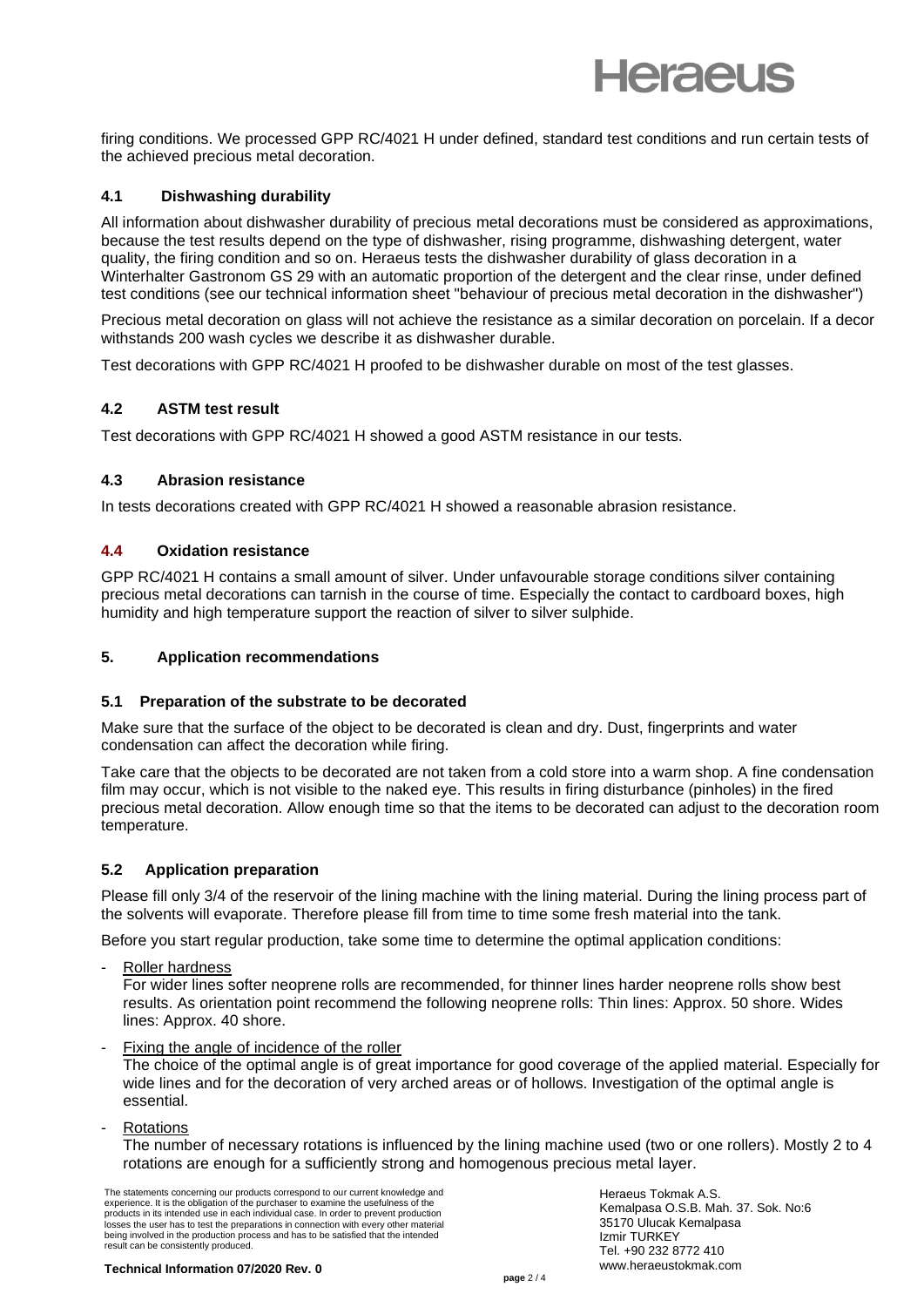# **Heraeus**

#### **Preparation fluidity**

The optimal preparation fluidity out of the reservoir onto the roller needs to be determined by testing. If too much material flows out of the reservoir the precious metal line tends to fray. A too thick layer can result in cracking, boiling up and matt areas of the precious metal decoration. If too little preparation is released, many rotations are necessary to reach a homogenous precious metal film. A too thin precious metal film has influence on the chemical and mechanical resistance of the fired decoration.

#### After the application...

Please take care for dustfree surroundings during the application and the drying. The wet surface is extremely sensitive to dust. After drying, the decoration is not as dust sensitive as before, but the objects should be fired as soon as possible. Using heat radiators or infrared lamps, the drying time can be reduced to few minutes.

#### **5.3 Cleaning of the lining machine**

After finishing the application or at the end of the working day, the reservoir should be cleared and cleaned as well as the metal wheel, the brush or the roller. For cleaning of the stock container, the metal wheel or the roller we recommend our cleaners V 35 or V 39.

# **5.4 Firing**

During the first heating phase the organic components of the preparation burn off. This process is completed at approx. 400°C. The gold film is formed. A constant, slow temperature increase, enough oxygen and sufficient ventilation are decisive for the quality of the fired precious metal decoration.

The firing profile considerably influences the mechanical and chemical properties of the fired decoration.

The rate of cooling has no major influence on the quality of the gold decoration, unlike the firing temperature and soak time. However, the firing process should not be stopped too abruptly after the soak time. If the rate of cooling is too fast, there may be a danger of damaging the article (cracks and broken glass).